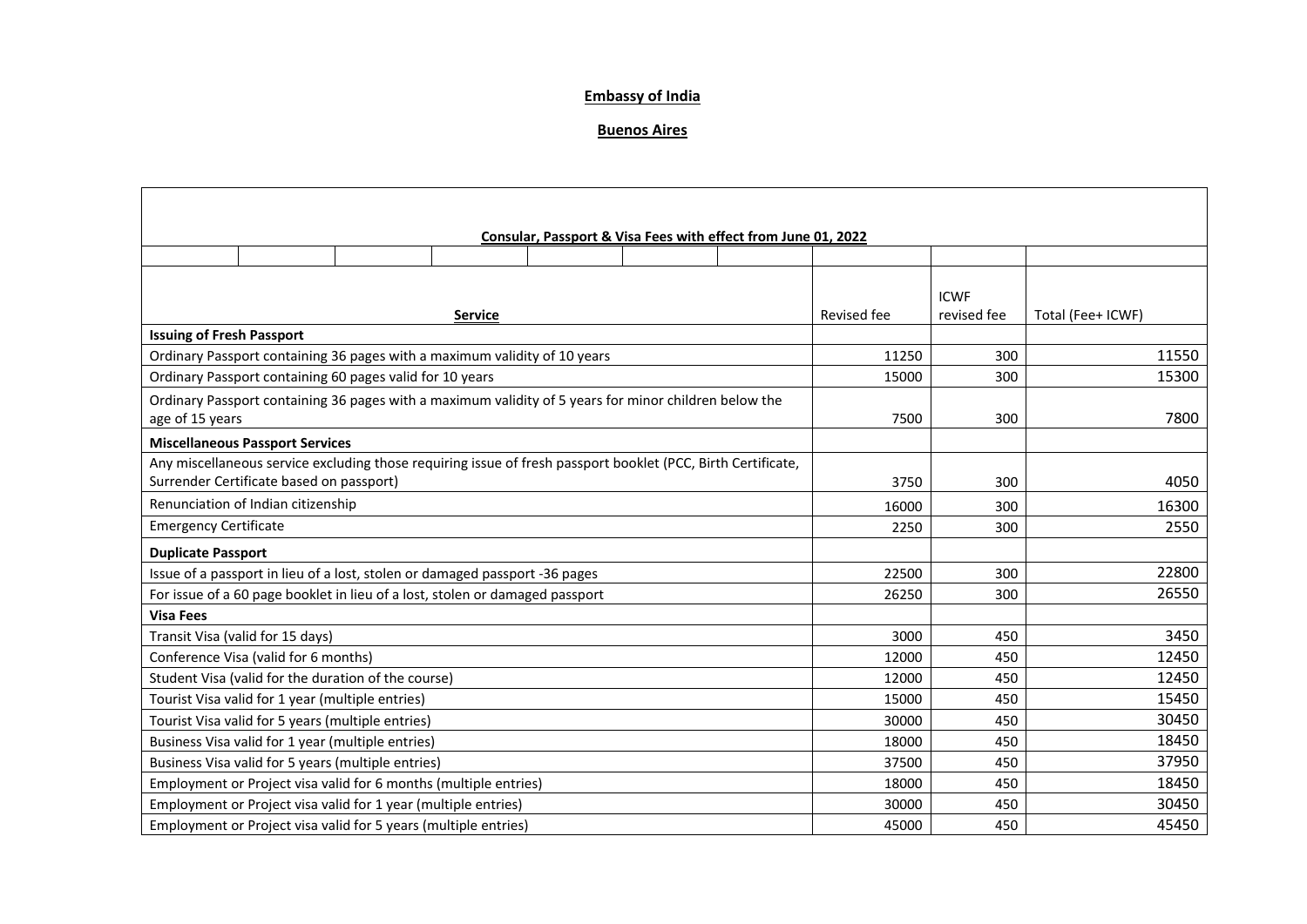| Entry Visa for 6 months                                                                               | 12000 | 450 | 12450 |
|-------------------------------------------------------------------------------------------------------|-------|-----|-------|
| Entry Visa for 1 year                                                                                 | 18000 | 450 | 18450 |
| Entry Visa for 5 years                                                                                | 30000 | 450 | 30450 |
| Internship Visa valid for 1 year (multiple entries)                                                   | 12000 | 450 | 12450 |
| Medical Visa (MED), Medical Attendant Visa for 6 months                                               | 12000 | 450 | 12450 |
| Medical Visa (MED), Medical Attendant Visa for 1 year                                                 | 18000 | 450 | 18450 |
| Journalist visa for 6 months                                                                          | 12000 | 450 | 12450 |
| Film Visa for 1 year                                                                                  | 18000 | 450 | 18450 |
| Missionary Visa for 6 months                                                                          | 12000 | 450 | 12450 |
| Missionary Visa for 1 year                                                                            | 18000 | 450 | 18450 |
| Missionary Visa for upto 5 years                                                                      | 30000 | 450 | 30450 |
|                                                                                                       |       |     |       |
| Business, Tourist and Transit visas for Argentine nationals are issued gratis.                        |       |     |       |
| Tourist visas for Uruguayan nationals are issued gratis.                                              |       |     |       |
| * Diplomatic or Official Passport holders of Argentina, Paraguay & Uruguay do not require visa for    |       |     |       |
| entering India.                                                                                       |       |     |       |
| * American nationals have to pay an amount of Peso 2200/- as service charge in addition to the normal |       |     |       |
| visa fee                                                                                              |       |     |       |
|                                                                                                       |       |     |       |
| <b>Special Rates of Visa Fees</b>                                                                     |       |     |       |
| Visa Fee for Sri Lankan Nationals                                                                     |       |     |       |
|                                                                                                       |       |     | 1950  |
| Transit Visa (Single/ Double Entry) up to 15 days                                                     | 1500  | 450 |       |
| Tourist Visa (Double Entry) 30 Days                                                                   | 2250  | 450 | 2700  |
| Tourist Visa (Single Entry) 90 Days                                                                   | 2250  | 450 | 2700  |
| Tourist Visa (Double Entry) 90 Days                                                                   | 3750  | 450 | 4200  |
| Tourist Visa (Double/Multiple Entry) 6 months                                                         | 3750  | 450 | 4200  |
| Entry Visa (Multiple Entry) 1 year                                                                    | 3750  | 450 | 4200  |
| Business Visa (Multiple Entry) 30 days                                                                | 3750  | 450 | 4200  |
| Business Visa (Single Entry) 90 days                                                                  | 4050  | 450 | 4500  |
| Business Visa (Multiple Entry) 90 days                                                                | 6000  | 450 | 6450  |
| Business Visa (Multiple Entry) up to 1 year                                                           | 12000 | 450 | 12450 |
| Business Visa (Multiple Entry) 1 year                                                                 | 12000 | 450 | 12450 |
| Business Visa (Multiple Entry) 5 years                                                                | 18000 | 450 | 18450 |
| Employment Visa (Multiple Entry) 1 year                                                               | 23550 | 450 | 24000 |
| Student Visa (for institutions covered under bilateral agreement) 1 year                              | 6450  | 450 | 6900  |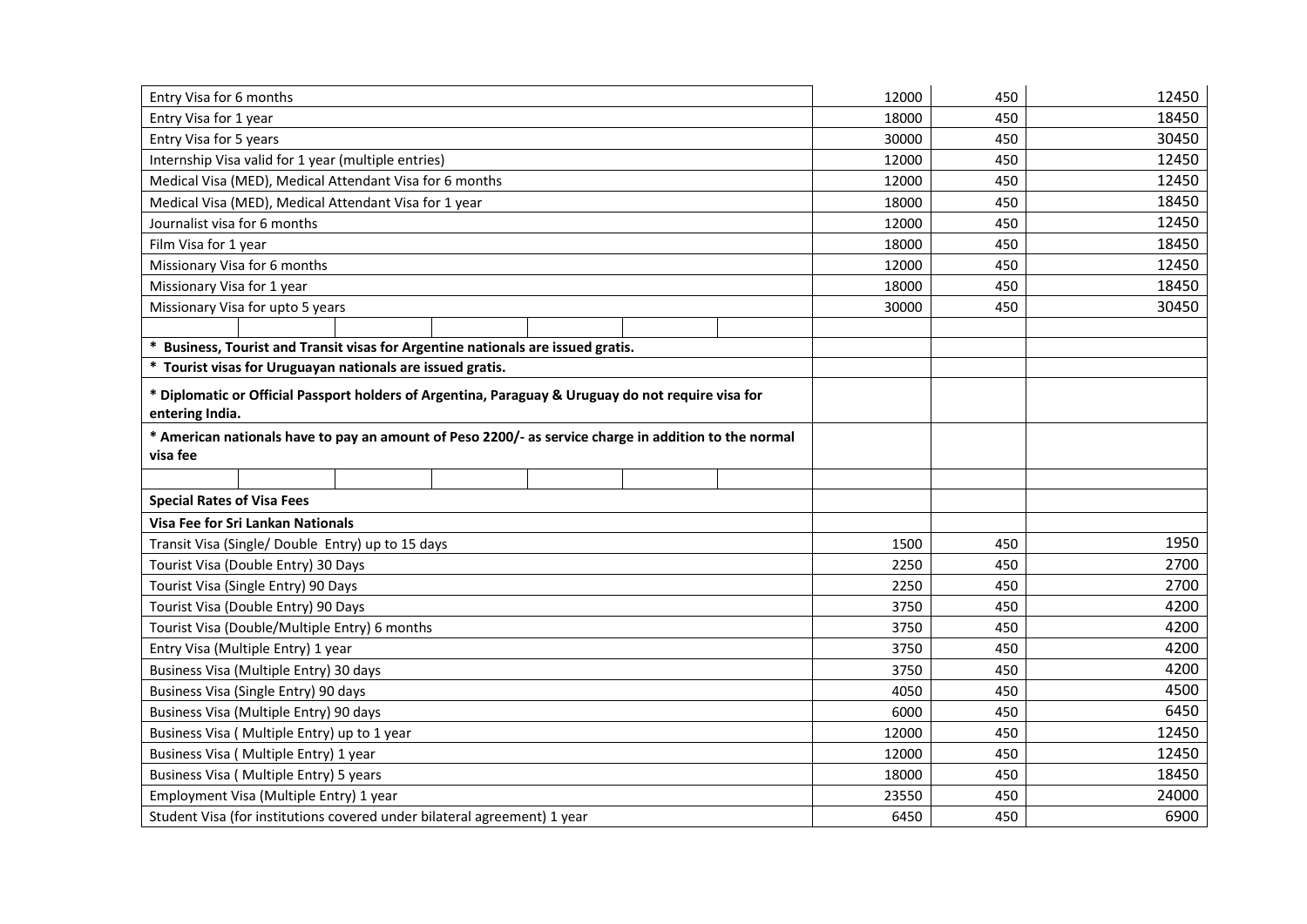| Student Visa (for institutions covered under bilateral agreement) more than 1 year | 12150         | 450 | 12600       |
|------------------------------------------------------------------------------------|---------------|-----|-------------|
| Student Visa (for institution not covered under bilateral agreement)               | 12150         | 450 | 12600       |
| <b>Special Rates of Visa Fees</b>                                                  |               |     |             |
| <b>Visa Fee for Russian Nationals</b>                                              |               |     |             |
| Single Entry Visa                                                                  | 6000          | 450 | 6450        |
| Double Entry Visa                                                                  | 13500         | 450 | 13950       |
| Multiple Entry Visa                                                                | 18000         | 450 | 18450       |
| Transfer of Valid Visa                                                             | 6000          | 450 | 6450        |
|                                                                                    |               |     |             |
| <b>Special Rates of Visa Fees</b>                                                  |               |     |             |
| <b>Visa Fee for Mozambique Nationals</b>                                           |               |     |             |
| Tourist Visa (Single Entry)                                                        | 12000         | 450 | 12450       |
| Tourist Visa (Single Entry) Urgent                                                 | 22500         | 450 | 22950       |
| Tourist Visa (Multiple Entry)                                                      | 33000         | 450 | 33450       |
| Tourist Visa (Multiple Entry) Urgent                                               | 45000         | 450 | 45450       |
| <b>Business Visa</b>                                                               | <b>GRATIS</b> | 0   | $\mathbf 0$ |
| <b>Employment Visa</b>                                                             | <b>GRATIS</b> | 0   | $\Omega$    |
| All other types (except transit & student visas) Up to six months                  | 33000         | 450 | 33450       |
| All other types (except transit & student visas) Up to six months in Emergency     | 45000         | 450 | 45450       |
| All other types (except transit & student visas) Up to 1 year                      | 45000         | 450 | 45450       |
| All other types (except transit & student visas) Up to 1 year in Emergency         | 45000         | 450 | 45450       |
| All other types (except transit & student visas) Up to 5 year                      | 45000         | 450 | 45450       |
|                                                                                    |               |     |             |
| <b>Special Rates of Visa Fees</b>                                                  |               |     |             |
| <b>Visa Fee for United Kingdom Nationals</b>                                       |               |     |             |
| Tourist Visa (up to one year)- Single or Multiple                                  | 24300         | 450 | 24750       |
| Tourist Visa (1 to 5 years)- Multiple Entry                                        | 72600         | 450 | 73050       |
| Business Visa (up to one year)- Single or Multiple                                 | 36300         | 450 | 36750       |
| Business Visa (1 to 5 years)- Multiple Entry                                       | 108900        | 450 | 109350      |
| Entry Visa (1 year)- Single or Multiple                                            | 24300         | 450 | 24750       |
| Entry Visa (1 to 5 years)- Multiple Entry                                          | 72600         | 450 | 73050       |
|                                                                                    |               |     |             |
| <b>Special Rates of Visa Fees</b>                                                  |               |     |             |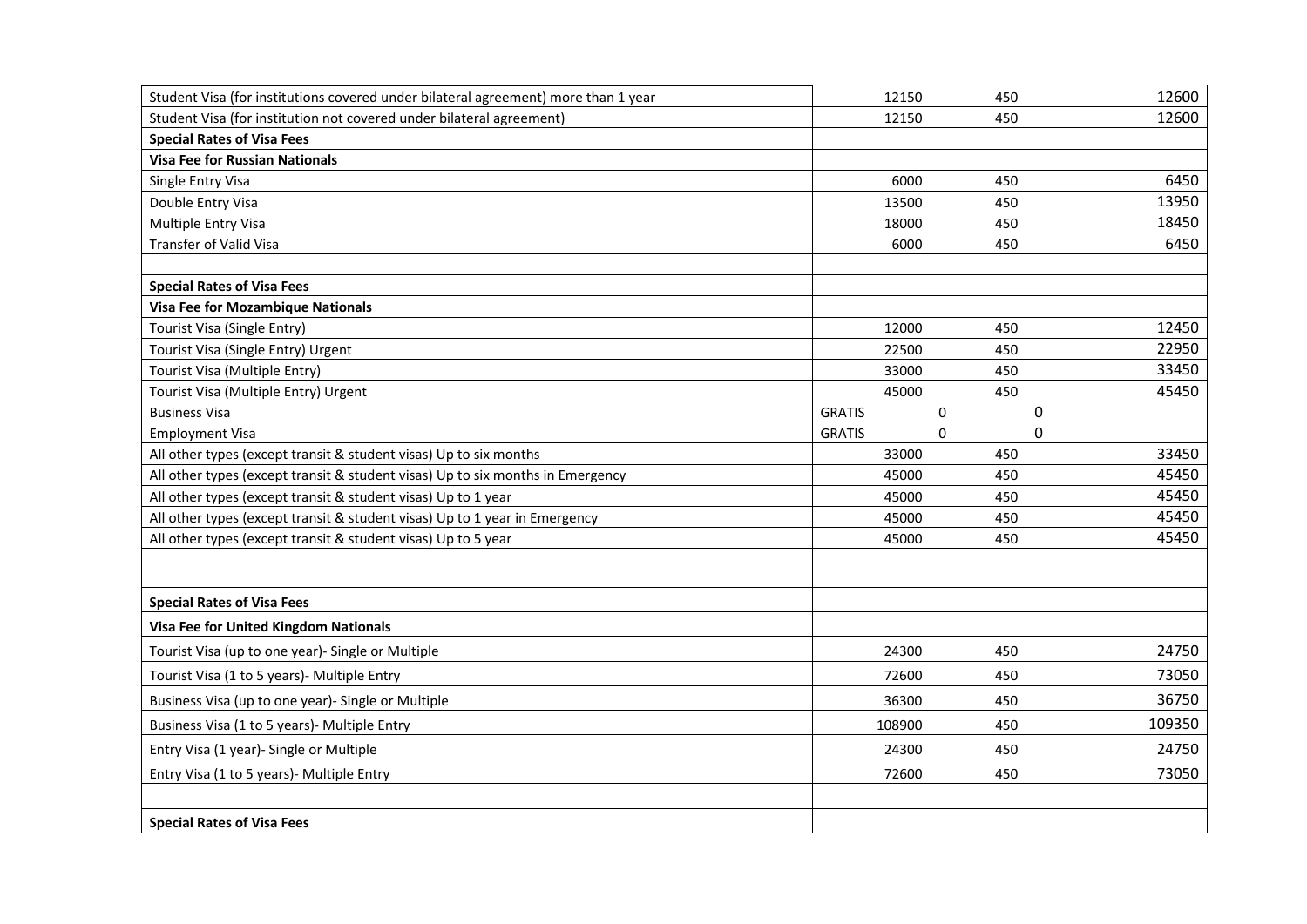| <b>Visa Fee for US Nationals</b>                                                                                                                                                                                                                            |       |     |       |
|-------------------------------------------------------------------------------------------------------------------------------------------------------------------------------------------------------------------------------------------------------------|-------|-----|-------|
| Business Visa (up to 10 year)- Multiple Entry - including application fee                                                                                                                                                                                   | 24000 | 450 | 24450 |
| Tourist Visa 10 years validity- Multiple Entry - including application fee                                                                                                                                                                                  | 24000 | 450 | 24450 |
|                                                                                                                                                                                                                                                             |       |     |       |
| <b>Special Rates of Visa Fees</b>                                                                                                                                                                                                                           |       |     |       |
| <b>Visa Fee for Singapore Nationals</b>                                                                                                                                                                                                                     |       |     |       |
| Tourist Visa- Multiple entry, 6 months                                                                                                                                                                                                                      | 3750  | 450 | 4200  |
| <b>Visa Fee for Nigerian Nationals</b>                                                                                                                                                                                                                      |       |     |       |
| All types of Visa for any duration                                                                                                                                                                                                                          | 37500 | 450 | 37950 |
|                                                                                                                                                                                                                                                             |       |     |       |
| <b>Fee for other Consular Services</b>                                                                                                                                                                                                                      |       |     |       |
|                                                                                                                                                                                                                                                             |       |     |       |
| <b>Service</b>                                                                                                                                                                                                                                              |       |     |       |
| Attestation of affidavits/ documents pertaining to sale, purchase, power of attorney, mortgage trasfer,<br>gifts, birth registration, etc. Of real estate or movable properties or issue of a document by a Consular<br>Officer pertaining to such matters. | 3000  | 300 | 3300  |
| Attestation of trade/ commercial documents or issue of any certificate pertaining to exports from foreign<br>country to India                                                                                                                               | 7500  | 300 | 7800  |
| Attestation of trade/commercial documents or issue of any certificate pertaining to exports from India to<br>foreign country                                                                                                                                | 3000  | 300 | 3300  |
| Attestation of pension papers, life certificates etc. pertaining to pensioners                                                                                                                                                                              | 0     | 0   | 0     |
| Other miscellaneous attestations, issue of civil certificates, notarial services, registration of birth and a<br>certificate copy of the entry.                                                                                                             | 3000  | 300 | 3300  |
| Attestation of documents relating to sale/ purchase of ship/ vessel, etc.                                                                                                                                                                                   | 39000 | 300 | 39300 |
| Consular officer solemnizing a marriage, registration of marriage                                                                                                                                                                                           | 7500  | 300 | 7800  |
| Registration of death & certified copy of the entry with the proviso that HOM can waive charges at<br>discretion                                                                                                                                            | 3000  | 300 | 3300  |
| Fees in respect of merchant shipping                                                                                                                                                                                                                        |       |     |       |
| Attestation of documents pertaining to ship/vessel, etc for issue of a certificate or verification or<br>acceptance of a document other than sale, purchase etc.                                                                                            | 7500  | 300 | 7800  |